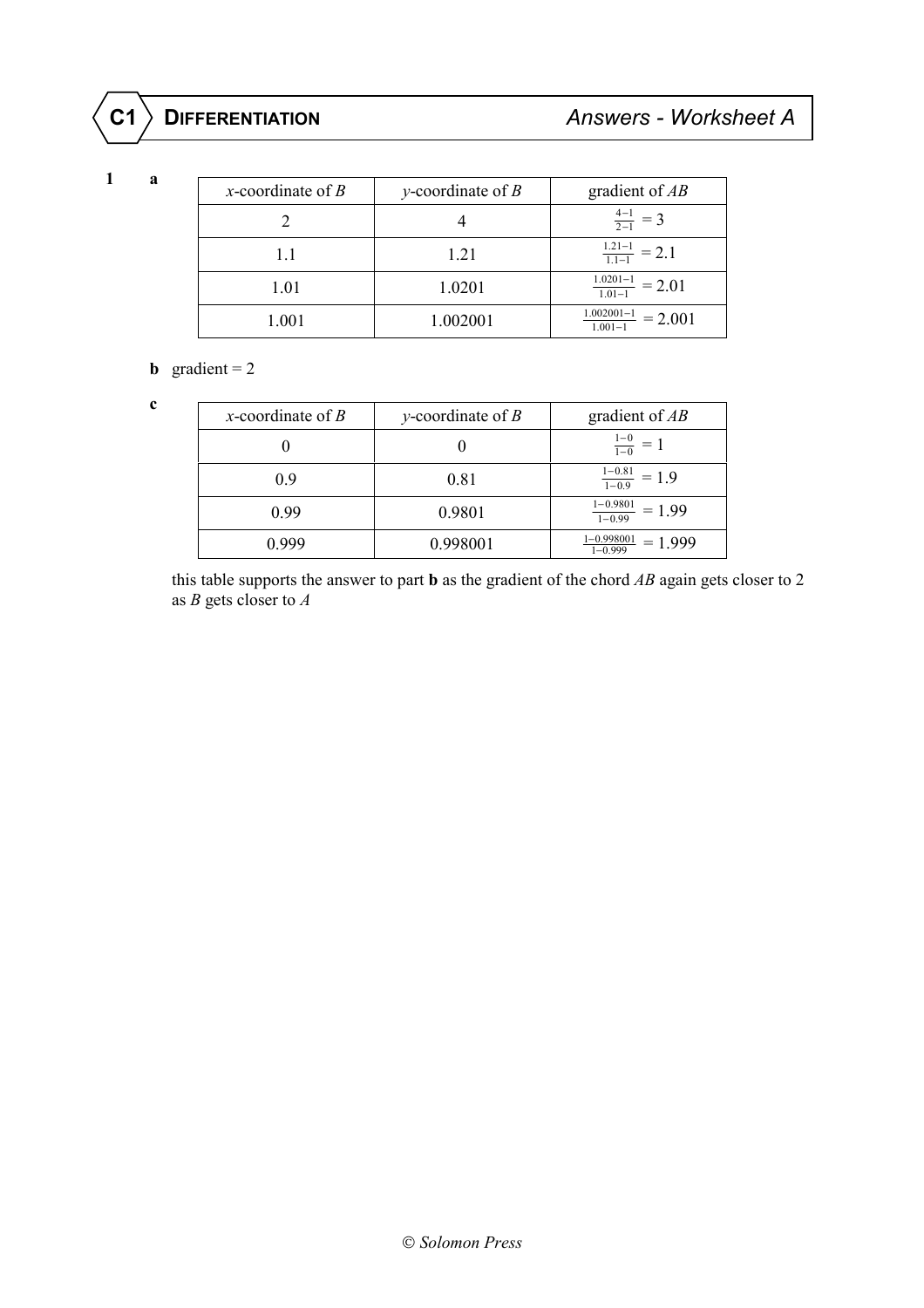# **2** possible tables of values are:

| x-coordinate of $B$ | y-coordinate of $B$ | gradient of $AB$                           |
|---------------------|---------------------|--------------------------------------------|
|                     |                     | $\frac{9-4}{3-2}$                          |
| 2.1                 | 4.41                | $\frac{4.41-4}{2.1-2}$                     |
| 2.01                | 4.0401              | $4.0401 - 4$<br>$= 4.01$<br>$2.01 - 2$     |
| 2.001               | 4.004001            | $4.004001 - 4$<br>$= 4.001$<br>$2.001 - 2$ |

∴ gradient =  $4$ 

 **b**

 **a**

| x-coordinate of $B$ | y-coordinate of $B$ | gradient of $AB$                                |
|---------------------|---------------------|-------------------------------------------------|
|                     | 25                  | $\frac{25-16}{5-4} = 9$                         |
| 4.1                 | 16.81               | $\frac{16.81-16}{1}$ = 8.1<br>$4.1 - 4$         |
| 4.01                | 16.0801             | $\frac{16.0801 - 16}{ } = 8.01$<br>$4.01 - 4$   |
| 4.001               | 16.008001           | $\frac{16.008001-16}{ } = 8.001$<br>$4.001 - 4$ |

∴ gradient =  $8$ 

 **c**

| x-coordinate of $B$ | y-coordinate of $B$ | gradient of $AB$                                |
|---------------------|---------------------|-------------------------------------------------|
| 2.5                 | 6.25                | $6.25 - 2.25$<br>$25 - 1.5$                     |
| 1.6                 | 2.56                | $\frac{2.56-2.25}{1.6-1.5} = 3.1$               |
| 1.51                | 2.2801              | $\frac{2.2801 - 2.25}{1.51 - 1.5} = 3.01$       |
| 1.501               | 2.253001            | $2.253001 - 2.25$<br>$= 3.001$<br>$1.501 - 1.5$ |

 $\therefore$  gradient = 3

 **d**

| x-coordinate of $B$ | y-coordinate of $B$ | gradient of $AB$                                                 |
|---------------------|---------------------|------------------------------------------------------------------|
| $-2$                |                     | $\frac{4-9}{-2-(-3)}$                                            |
| $-29$               | 8.41                | $\frac{8.41-9}{-2.9-(-3)} = -5.9$                                |
| $-299$              | 8.9401              | $8.9401 - 9$<br>$= -5.99$<br>$\frac{-2.99 - (-3)}{-2.99 - (-3)}$ |
| $-2999$             | 8.994001            | 8.994001-9<br>$=-5.999$<br>$-2.999-(-3)$                         |

∴ gradient =  $-6$ 

**3 a** gradient =  $2x$ 

**b i** 12 **ii** 4.8 **iii** −6.4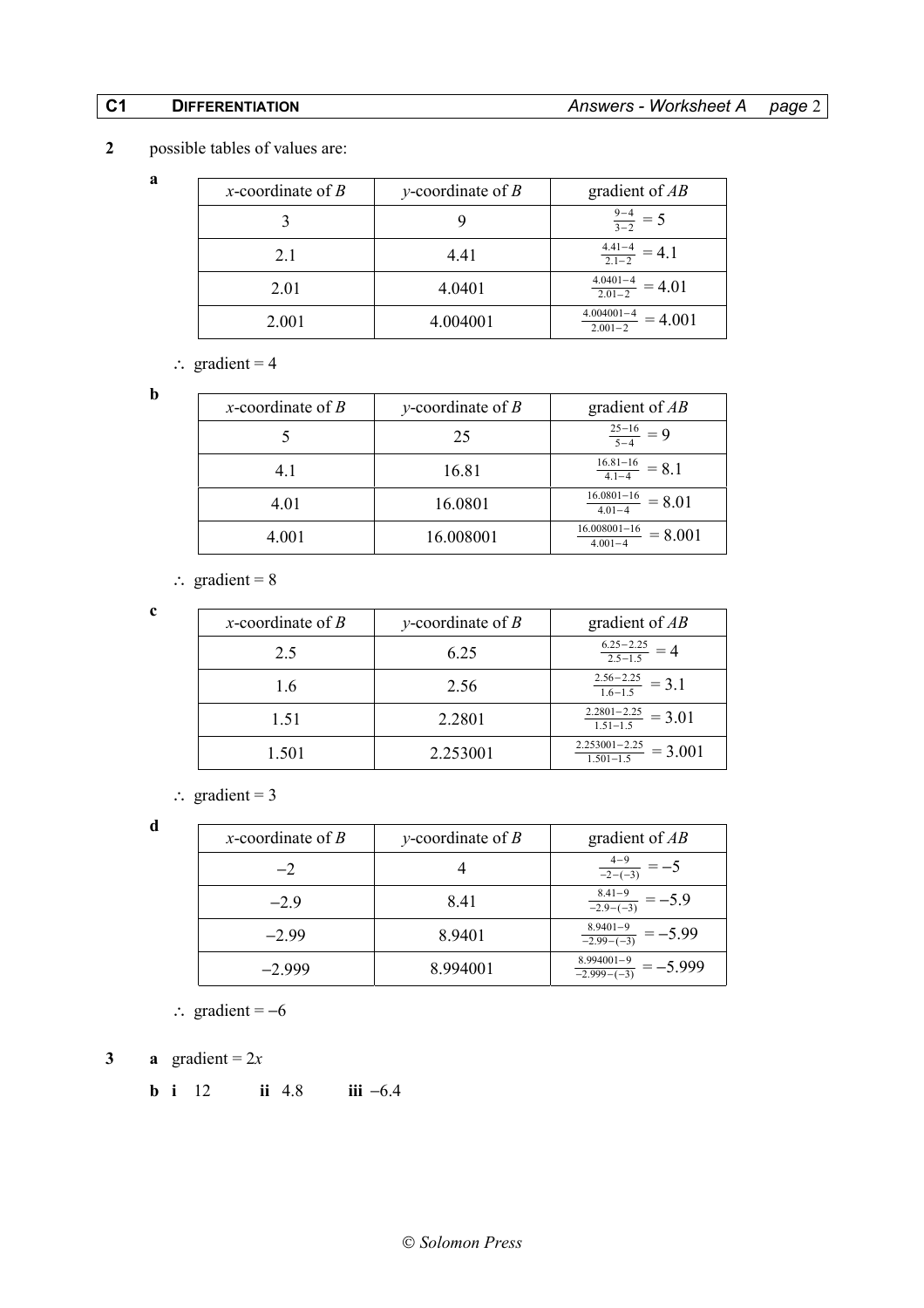- **4** possible answers are:
	- **a** let *A* be (1, 1)

| x-coordinate of $B$ | y-coordinate of $B$ | gradient of $AB$                               |
|---------------------|---------------------|------------------------------------------------|
|                     | 16                  | $\frac{16-1}{2-1}$ = 15                        |
| 1.1                 | 1.4641              | $\frac{1.4641-1}{1} = 4.641$<br>$1.1 - 1$      |
| 1.01                | 1.04060401          | $1.04060401 - 1$<br>$= 4.060401$<br>$1.01 - 1$ |
| 1.001               | 1.004006004         | 1.004006004-1<br>$= 4.006004$<br>$1.001 - 1$   |

- ∴ gradient =  $4$
- **b** let *A* be  $(2, -3)$

| x-coordinate of $B$ | y-coordinate of $B$ | gradient of $AB$                             |
|---------------------|---------------------|----------------------------------------------|
|                     |                     | $\frac{-3-(-3)}{3-2} = 0$                    |
| 2.1                 | $-3.09$             | $\frac{-3.09 - (-3)}{2.1 - 2}$               |
| 2.01                | $-3.0099$           | $-3.0099 - (-3)$<br>$=-(0.99)$<br>$2.01 - 2$ |
| 2.001               | $-3.000999$         | $-3.000999 - (-3)$<br>$2.001 - 2$            |

- ∴ gradient  $= -1$
- **c** let *A* be (4, 2)

| x-coordinate of $B$ | y-coordinate of $B$ | gradient of $AB$                                      |
|---------------------|---------------------|-------------------------------------------------------|
|                     | 2.236067977         | $\frac{2.236067977-2}{1} = 0.236068$<br>$5 - 4$       |
| 4.1                 | 2.024845673         | $\frac{2.024845673 - 2}{1} = 0.248457$<br>$4.1 - 4$   |
| 4.01                | 2.002498439         | $\frac{2.002498439 - 2}{2} = 0.249844$<br>$4.01 - 4$  |
| 4.001               | 2.000249984         | $\frac{2.000249984 - 2}{1} = 0.249984$<br>$4.001 - 4$ |

- ∴ gradient =  $0.25$
- **d** let *A* be (2, 1)

| x-coordinate of $B$ | y-coordinate of $B$ | gradient of $AB$                                 |
|---------------------|---------------------|--------------------------------------------------|
|                     | 0.666666667         | $0.666666667 - 1$<br>$=-0.333333$<br>$3 - 2$     |
| 2.1                 | 0.952380952         | $0.952380952 - 1$<br>$=-0.476190$<br>$2.1 - 2$   |
| 2.01                | 0.995024876         | $0.995024876 - 1$<br>$=-0.497512$<br>$2.01 - 2$  |
| 2.001               | 0.999500250         | $0.999500250 - 1$<br>$=-0.499750$<br>$2.001 - 2$ |

 $\therefore$  gradient = -0.5